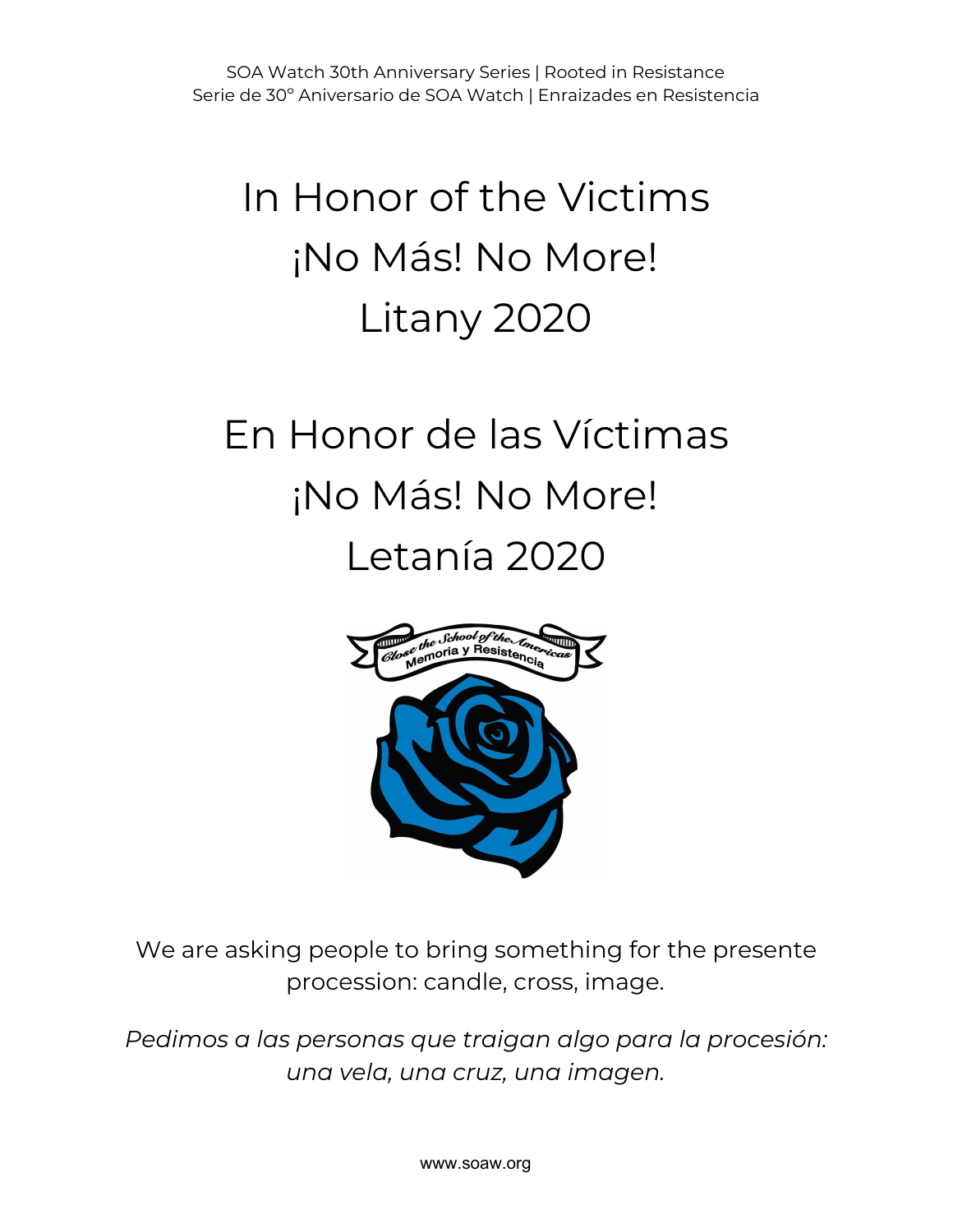**Today we gather uplifting the communities that live and resist throughout Abya Yala.** For the Kuna people, who live in the area we now know as Panama. Abya Yala means 'land in its full maturity' or 'flowering land'. While a white supremacist state exists on stolen land, there will never be justice! We acknowledge the original people of these lands, the history of racism and oppression they have and continue to endure, and the resistance of these communities. Together we uplift the struggle of the Tohono O'odham people as they defend their sacred sites by protesting the construction of the border wall; we stand with the Mapuche people of Chile defending their territories; we rejoice with the peoples of Bolivia who defeated a racist, right-wing, US-supported coup; and we stand with the peoples of Guatemala protesting and saying "Ya Basta" to corruption and neoliberal policies that put profit before people. May our witness honor them all. **Together, We Resist!**

**Hoy nos reunimos animando a las comunidades que viven y resisten en toda el Abya Yala**. Para el pueblo Kuna, que vive en el área que ahora conocemos como Panamá, Abya Yala significa "tierra en su plena madurez" o "tierra en flor". Mientras exista un Estado supremacista blanco en tierras robadas, ¡nunca habrá justicia! Reconocemos al pueblo originario de estas tierras, la historia de racismo y opresión que viven y continúan sufriendo, y la resistencia de estas comunidades. Juntos elevamos la lucha del pueblo Tohono O'odham que defiende sus tierras sagradas protestando por la construcción del muro fronterizo. Apoyamos al pueblo Mapuche en Chile que defiende sus territorios y nos alegramos de la victoria del pueblo boliviano que derrotaron el golpe de Estado racista de la derecha apoyado por Estados Unidos; y estamos con los pueblos de Guatemala protestando y diciendo "Ya Basta" a la corrupción y las políticas neoliberales que anteponen las ganancias a las personas. Que nuestro testimonio los honre a todos. **¡Juntos, Resistimos!**

#### **Today we gather in memory of the pre-dawn raid on the campus of the**

**Universidad Centroamericana in El Salvador.** Soldiers and their guns, Generals and their commands, politicians with U.S. backing assassinated Elba and Celina Ramos, Ignacio Ellacuría, Segundo Montes, Ignacio Martín Baró, Joaquín López y López, Juan Ramón Morena, and Amando López. In the thin light before the sun awakens the powerful celebrated the deaths of those who loved the people of El Salvador. They could not imagine thirty-one years later the names of those they murdered would still be spoken, the stories still remembered and told, and that the search for justice would continue. The conviction of Colonel Inocente Orlando Montano is an example of a resistance that is still thriving. The murderers could not comprehend the power of the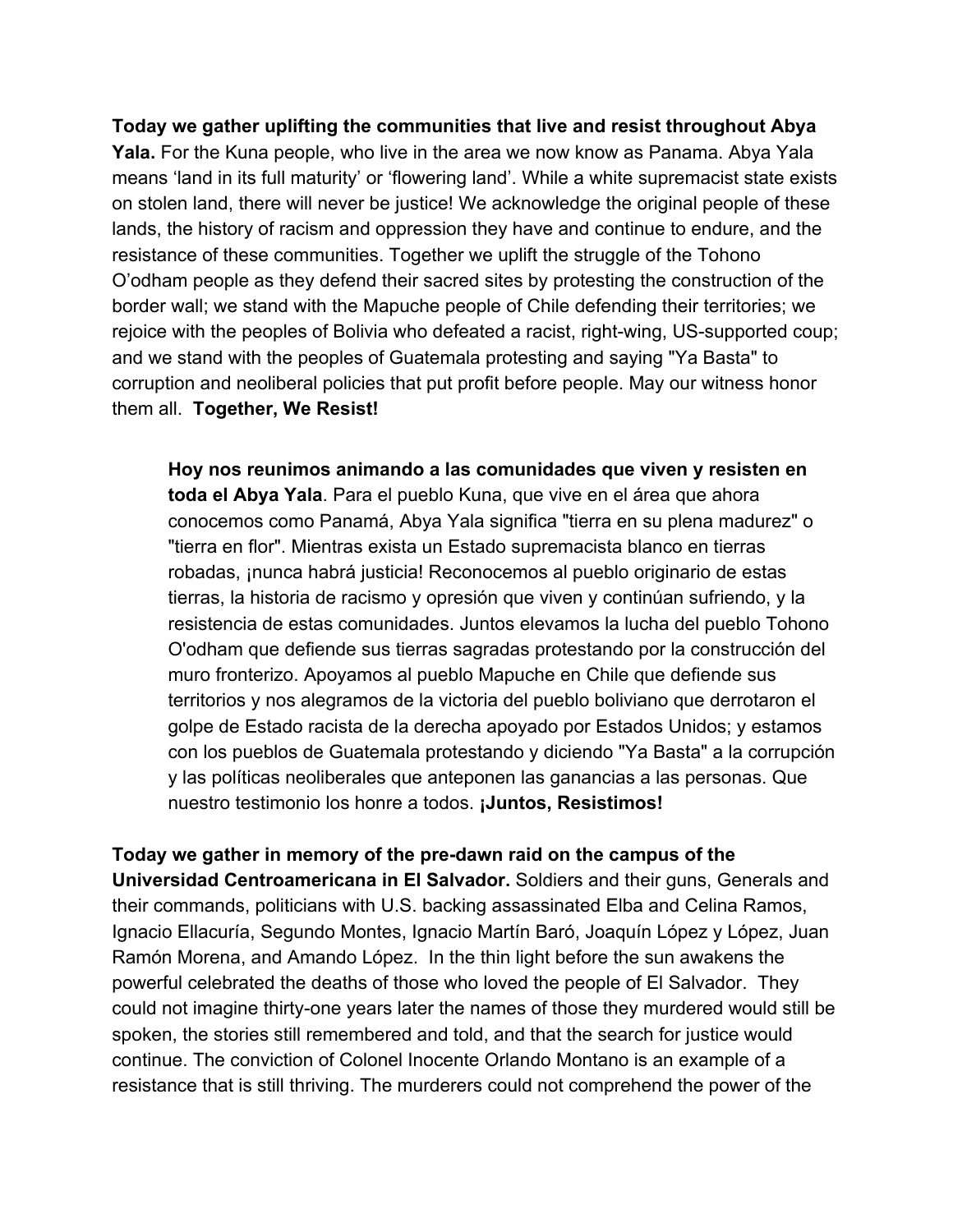love of the people. Love does not stop at borders. Love does not forget. Love does not disappear with death. Love says, *Recordamos -* We remember*.* Love demands justice, *Ya Basta*! Love tears down border walls saying *Bienvenido - Welcome*. **Together, We Resist!**

**Hoy nos reunimos en memoria de la redada, realizada durante la madrugada, en el campus de la Universidad Centroamericana en El Salvador.** Cuando los soldados armados, generales y sus comandantes, políticos, con respaldo estadounidense, asesinaron a Elba y Celina Ramos, Ignacio Ellacuría, Segundo Montes, Ignacio Martín Baró, Joaquín López y López, Juan Ramón Morena y Amando López. En la tenue luz, antes del amanecer, los poderosos celebraron la muerte de los que amaban al pueblo de El Salvador. Ellos nunca se imaginaron que treinta y un años después los nombres de los asesinados todavía se pronunciarían, sus testimonios aún se estarían compartiendo, y que la búsqueda por la justicia continuaría. La condena del coronel Inocente Orlando Montano es un ejemplo de la resistencia que aún continúa. Los asesinos no pudieron comprender el poder del amor del pueblo. El amor no se detiene en las fronteras. El amor no olvida. El amor no desaparece con la muerte. El amor dice: Recordamos y recordaremos. ¡El amor exige justicia! ¡Ya Basta! El amor derriba los muros fronterizos diciendo Bienvenida - Bienvenido. ¡**Juntas y juntos, Resistimos!**

**Today we gather to denounce one small piece of this puzzle: the School of the Americas, today known as WHINSEC, and all U.S. military training of Latin American security forces.** The SOA origins in Panama to its relocation to Fort Benning mark a history of colonization rooted in white supremacy. The training of military and police from Latin America violently enforce US-promoted policies that cause people to flee their homes. As if it were not enough, now Department of Homeland Security agents from Border Patrol and ICE are trained at the school of assassins and use this training to criminalize, dehumanize, and murder those they force to flee. United in our struggles we stand in solidarity with every community confronting militarization and oppression. **Together, We Resist!**

**Hoy nos reunimos para denunciar una pequeña pieza de este rompecabezas: la Escuela de las Américas, hoy conocida como WHINSEC, y con esto denunciar todo el entrenamiento militar estadounidense de las fuerzas de seguridad latinoamericanas.** Los orígenes de la SOA en Panamá hasta su traslado a Fort Benning, marca una historia de colonización arraigada en la supremacía blanca. El entrenamiento de militares y policías de América Latina aplica violentamente las políticas promovidas por los Estados Unidos que hacen que la gente huya de sus hogares. Por si fuera poco, ahora los agentes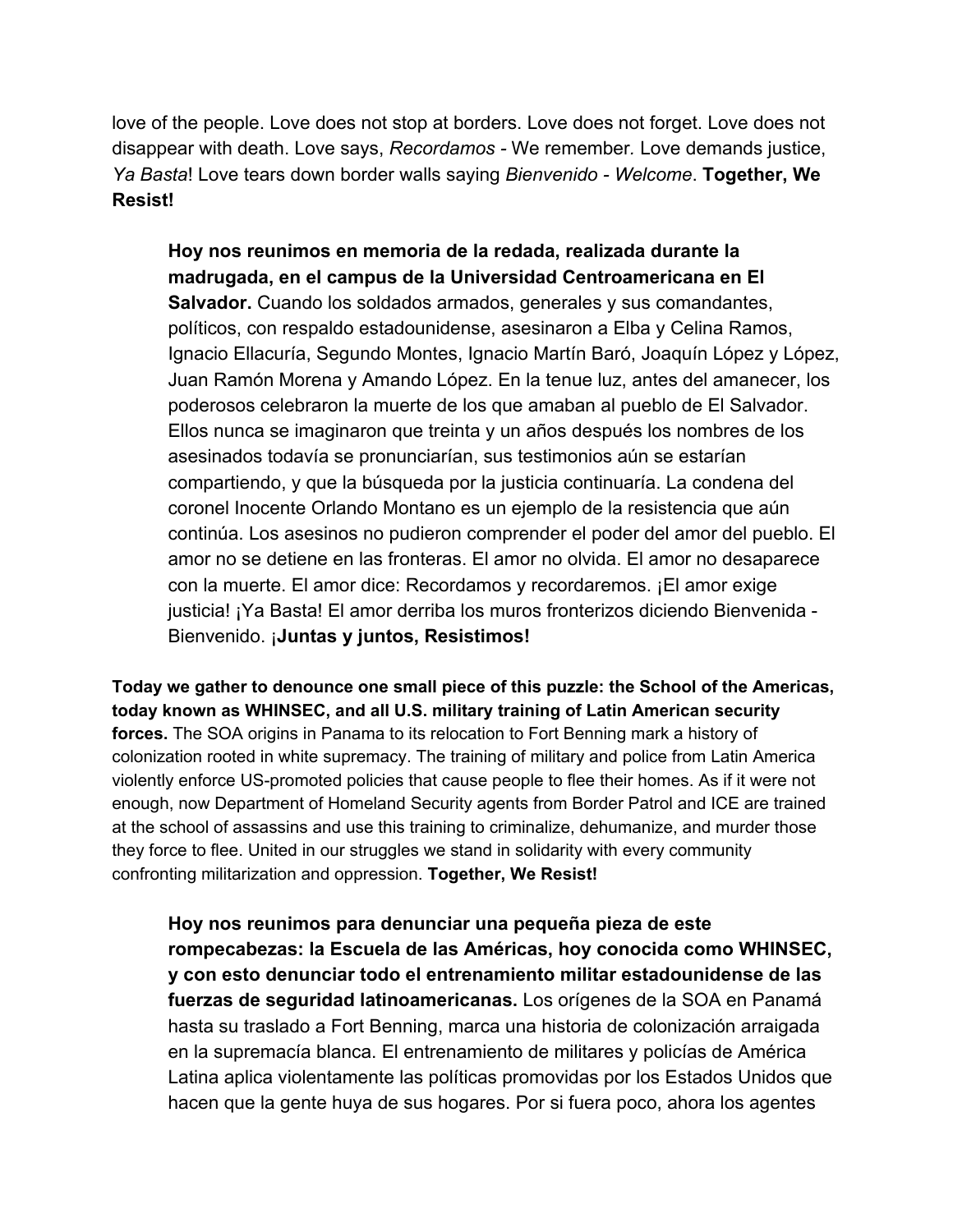del Departamento de Seguridad Nacional de la Patrulla Fronteriza e ICE están capacitados en la "Escuela de Asesinos" y utilizan esta capacitación para criminalizar, deshumanizar y asesinar a quienes obligan a huir. Unidos en nuestras luchas, nos solidarizamos con todas las comunidades que enfrentan la militarización y la opresión. **¡Juntos, Resistimos!**

**Today we gather to dismantle Border Imperialism which is designed to destroy the autonomy and dignity of communities and territories.** SOA/WHINSEC is a manifestation of the U.S empire. Its graduates are responsible for the ravaging of countless communities of those who dare have another vision of the future. Its deep ties to border imperialism come to light as Fort Benning becomes the location of an 'urban warfare' training facility for ICE. Their target: migrants and other vulnerable communities in the United States. Since 2015, we know that the Border Patrol Tactical Unit (BORTAC) has been trained at the SOA/WHINSEC. In Portland, Oregon, BORTAC targeted, intimidated, and repressed Black Lives Matter demonstrations by arresting protesters and detaining them in unmarked, rented vehicles. In Arivaca, Arizona, they led two raids of the No More Deaths humanitarian aid camp where people sought life-saving medical care as they bravely journeyed across the Sonoran Desert during the hottest summer on record. Border imperialism militarizes natural landscapes and turns them deadly. This moment calls for international solidarity with peoples' struggles for justice, freedom, and dignity, from the South, to the Borderlands, and beyond. We are here to struggle. We are here to create. **Together, We Resist!**

**Hoy nos reunimos para desmantelar el imperialismo fronterizo que está diseñado para destruir la autonomía y la dignidad de las comunidades y territorios.** SOA / WHINSEC es una manifestación del imperio estadounidense. Sus graduados son responsables de la devastación de innumerables comunidades de quienes se atreven a tener otra visión de futuro. Sus profundos lazos con el imperialismo fronterizo salen a la luz cuando Fort Benning se convierte en la ubicación de una instalación de entrenamiento, para ICE, de "guerra urbana". Su objetivo: migrantes y otras comunidades vulnerables en Estados Unidos. Desde 2015, sabemos que la Unidad Táctica de la Patrulla Fronteriza (BORTAC) ha sido capacitada en SOA / WHINSEC. En Portland, Oregon, BORTAC atacó, intimidó y reprimió las manifestaciones de Black Lives Matter al arrestar a los manifestantes y detenerlos en vehículos alquilados sin distintivos. En Arivaca, Arizona, encabezaron dos redadas en el campo de ayuda humanitaria de "No más Muertes", donde las personas buscaron atención médica que les salvó la vida mientras viajaban con valentía por el desierto de Sonora durante el verano más caluroso registrado. El imperialismo fronterizo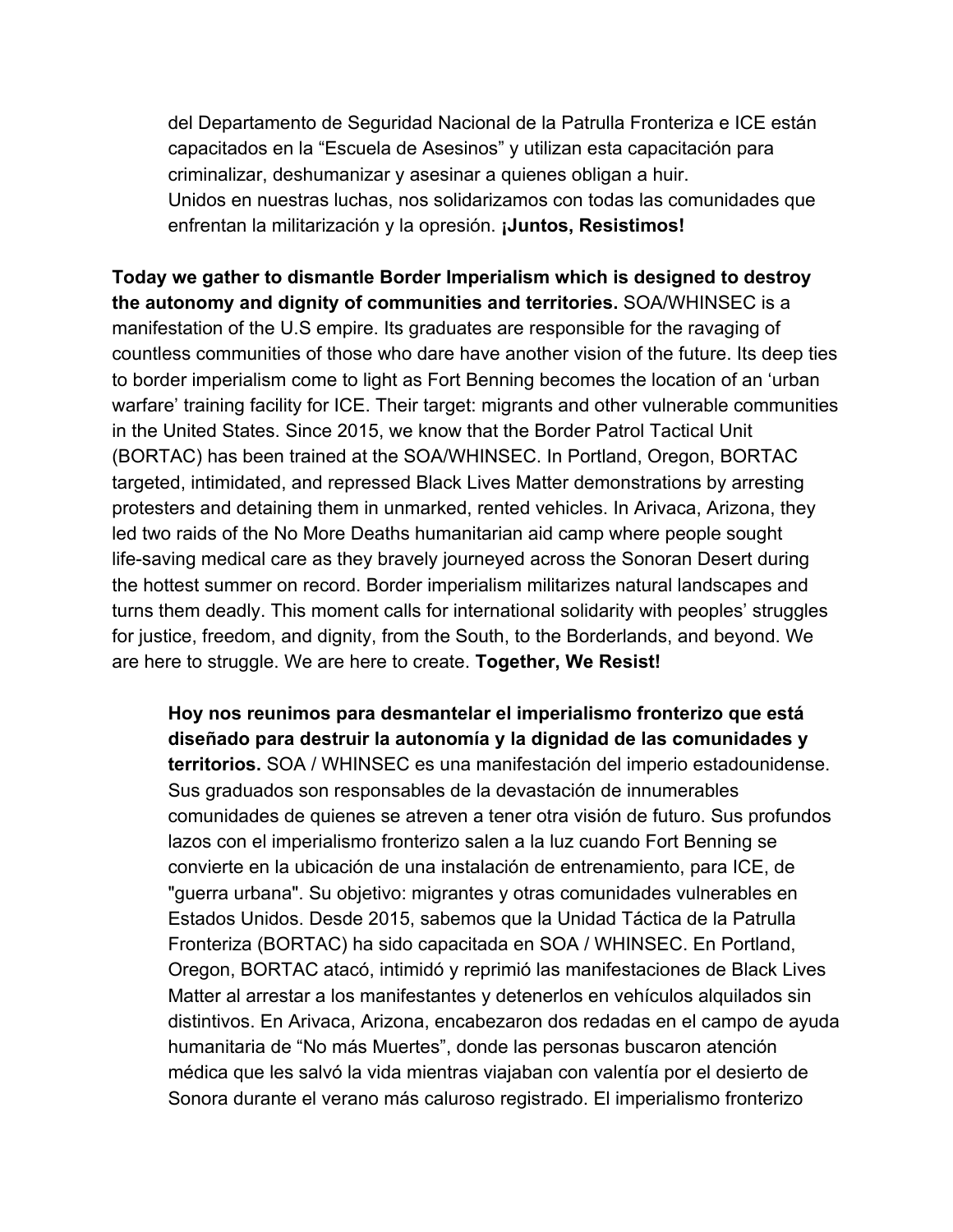militariza los paisajes naturales y los vuelve letales. Este momento llama a la solidaridad internacional con las luchas de los pueblos por la justicia, la libertad y la dignidad, desde el sur hasta las zonas fronterizas y más allá. Estamos aquí para luchar. Estamos aquí para crear. **¡Juntos, Resistimos!**

**Today we gather in support of migrants deprived of their liberty** and placed in for-profit prisons that rip families apart and conceal loved ones behind walls. Segregating those branded as 'unwanted' behind bars is an all too common practice in the United States, where 2.4 million people are held in corporate, State and Federally-funded prisons. The death toll of 2020 in ICE custody is the highest it has been in 15 years. Eight children have died in ICE and Border Patrol custody. 666 parents who were separated from their children have not been found after their deportation to Central America. In Georgia, bodily autonomy was stolen from women as hysterectomies were performed on them without their consent and now they face deportation for speaking out. This is genocide. As long as the criminalization and warehousing of entire communities continues, **Together, We Resist!**

**Hoy nos reunimos en apoyo de los migrantes privados de libertad** y

colocados en cárceles con fines de lucro que destrozan a las familias y esconden a sus seres queridos detrás de las paredes. Separar a los que son calificados como "no deseados" tras las rejas es una práctica muy común en los Estados Unidos, donde 2,4 millones de personas se encuentran recluidas en cárceles corporativas, estatales y federales. El número de muertos de 2020, bajo la custodia de ICE, es el más alto en 15 años. Ocho niños han muerto bajo la custodia de ICE y la Patrulla Fronteriza. 666 padres que fueron separados de sus hijos no han sido encontrados luego de su deportación a Centroamérica. En Georgia, a las mujeres se les robó la autonomía corporal ya que se les practicaron histerectomías sin su consentimiento y ahora enfrentan la deportación por hablar. Eso es genocidio. Mientras continúe la criminalización y el almacenamiento de comunidades enteras, **¡Juntos, Resistimos!**

**Today we gather in solidarity: Black lives matter.** In Minneapolis, Louisville, Portland, Ferguson, Baltimore, Cleveland and countless other cities across the United States the Pentagon is pumping billions of dollars into the streets in the form of tanks, military-grade equipment and drones by police, military, and Border Patrol. In the face of this assault on our communities, we lift up the work of fearless organizers and activists courageous enough to stand up against the racist brutality we see in police departments, in prisons, in schools, at borders and in our communities. It is time to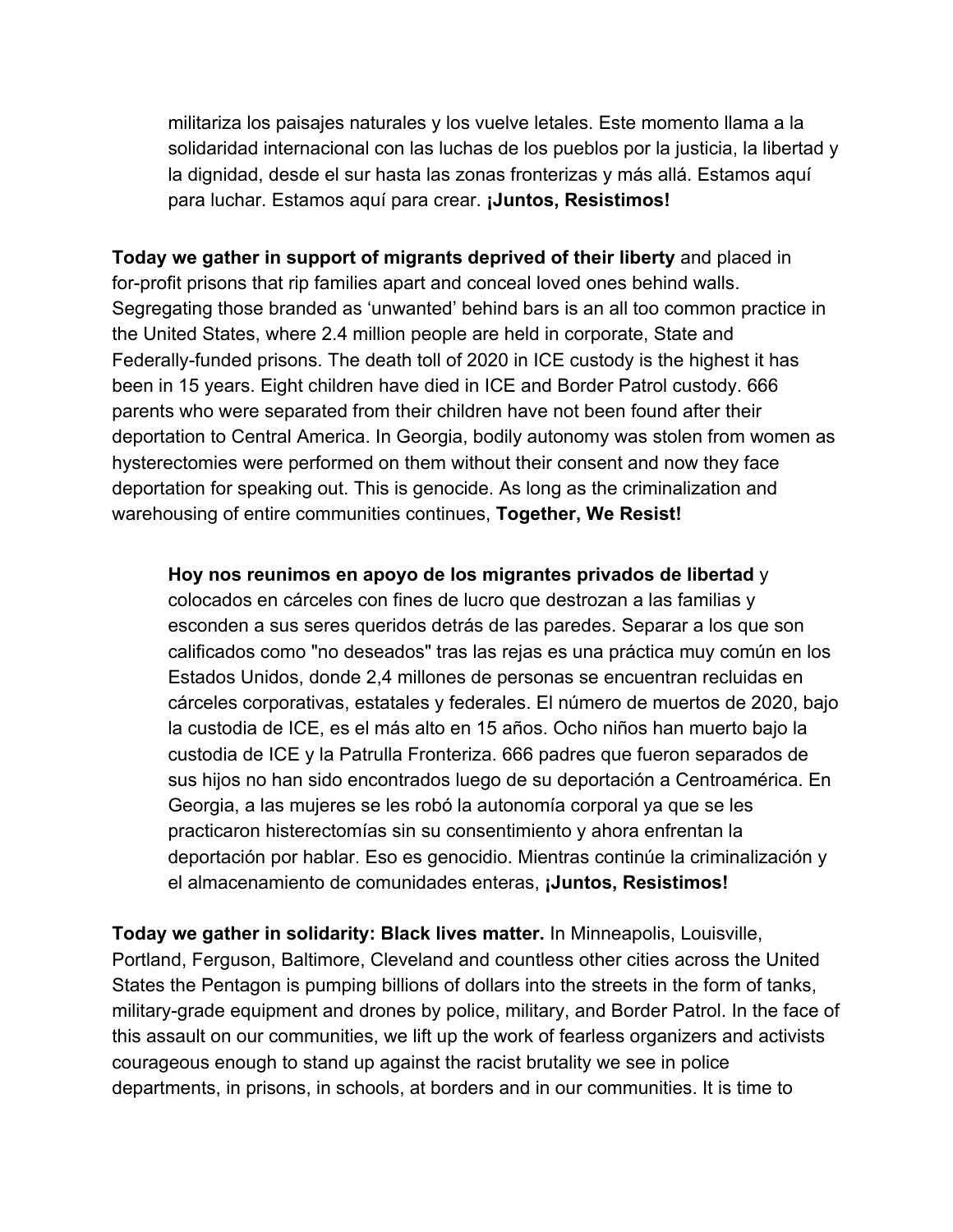stand together against the racism, capitalism, materialism and militarism that is tearing apart our families and destroying our communities. It is time to build, while we resist. It is not enough to videotape and circulate the violence being waged against us. It is not enough to trend on social media. We must become visionary. We must become neighbors again. It is our time to come from behind our blinds and our doors and turn to one another. Our communities are not war zones. **Together, We Resist!**

**Hoy nos reunimos en solidaridad con las vidas de los negros importan.** En Minneapolis, Louisville, Portland, Ferguson, Baltimore, Cleveland y muchas otras ciudades en los Estados Unidos, el Pentágono está inyectando miles de millones de dólares a las calles en forma de tanques, equipos de grado militar y drones por parte de la policía, el ejército y la Patrulla Fronteriza. Frente a este asalto a nuestras comunidades, realizamos el trabajo de organizadores y activistas intrépidos lo suficientemente valientes como para oponerse a la brutalidad racista que vemos en los departamentos de policía, en las prisiones, en las escuelas, en las fronteras y en nuestras comunidades. Es hora de unirnos contra el racismo, el capitalismo, el materialismo y el militarismo que está destrozando a nuestras familias y destruyendo nuestras comunidades. Es hora de construir, mientras resistimos. No basta con grabar en vídeo y hacer circular la violencia que se está librando contra nosotros. No es suficiente ser tendencia en las redes sociales. Debemos volvernos visionarios. Debemos volvernos vecinos de nuevo. Es nuestro momento de salir de detrás de nuestras persianas y nuestras puertas y volvernos a juntar unos a otros. Nuestras comunidades no son zonas de guerra. ¡**Juntos, Resistimos!**

**Today we gather to echo the call to abolish police brutality and oppression.** The US trains and provides assistance to the security forces in **Chile**, which are responsible for vicious repression against demonstrators. After Colombia, Chile sends the second highest number of security forces to be trained at the SOA-WHINSEC. SOA Watch stands in solidarity with demonstrators throughout the region who are challenging the US-exported neoliberal economic model and its institutions, such as the IMF, which only lead to inequality, privatization and injustice. These policies are enforced by US-backed regimes and US-trained and financed security forces, who do not think twice about firing live bullets at their own populations -- those who are simply demanding the right to determine their own economic models and live with dignity. We place our bodies in the streets in solidarity and **Together, We Resist!**

**Hoy nos reunimos para hacernos eco del llamado para abolir la brutalidad y la opresión policial.** Estados Unidos capacita y brinda asistencia a las fuerzas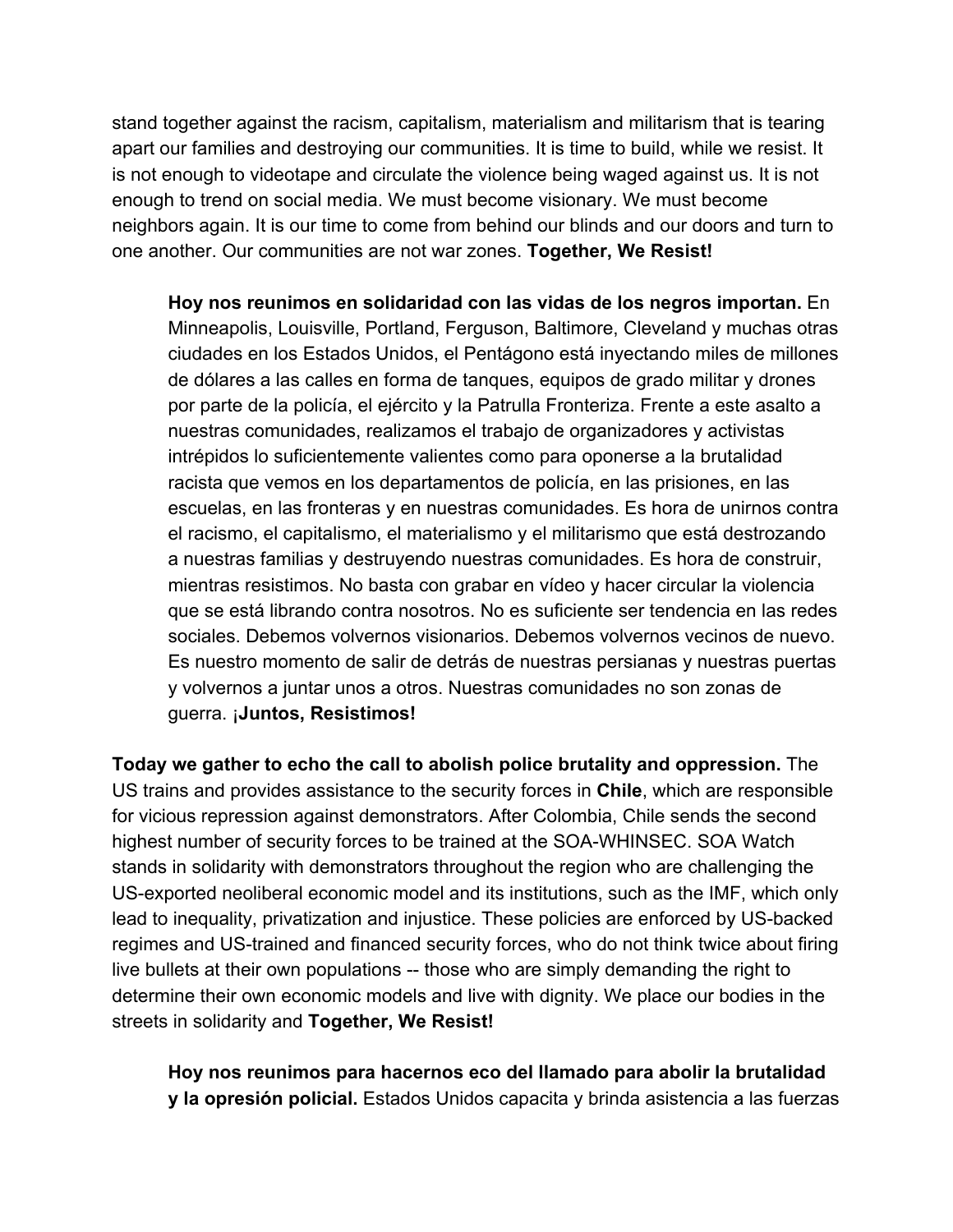de seguridad en Chile, responsables de una brutal represión contra los manifestantes. Después de Colombia, Chile envía el segundo mayor número de fuerzas de seguridad a capacitarse en SOA-WHINSEC. SOA Watch se solidariza con los manifestantes de toda la región que están desafiando el modelo económico neoliberal exportado por Estados Unidos y sus instituciones, como el FMI, que sólo conducen a la desigualdad, la privatización y la injusticia. Estas políticas son aplicadas por regímenes respaldados por Estados Unidos y fuerzas de seguridad capacitadas y financiadas por Estados Unidos, que no lo piensan dos veces antes de disparar balas reales contra sus propias poblaciones, quienes simplemente exigen el derecho a determinar sus propios modelos económicos y vivir con dignidad. Colocamos nuestros cuerpos en las calles en solidaridad y **¡Juntos, Resistimos!**

**Today we gather to denounce state-sponsored violence. Colombia** has long been the number one client of the SOA/WHINSEC, sending over 18,000 soldiers and police there. In total, over the past twenty years, the U.S. has trained over 110,000 members of the Colombian military and police. Well over 200 human rights defenders and community leaders have been assassinated this year alone in Colombia. Over 8 million Colombians have been internally displaced due to the violence. Each day that passes without fulfilling the Peace Accords brings with it a human cost that will never be recovered. In this climate of uncertainty that surrounds the implementation of the Peace Accords, we add our voices to those of the people of Colombia through our contributions to the Colombian Commission for the Clarification of Truth, Coexistence and Non-Repetition. We demand the cessation of assassinations of our campesino brothers and sisters; of Indigenous, afro-descendant, union and student leaders; of ex-insurgents who have handed in their weapons in favor of peace. We denounce those who support transnational capitalist interests that reject the Peace Accords. We condemn the US government that cultivates violence and displacement, all the while refusing to support the grassroots work that seeks to end over 50 years of war. We join today in the promise of a Colombia with peace and justice. **Together, We Resist!**

**Hoy nos reunimos para denunciar la violencia patrocinada por el Estado.**

Colombia ha sido durante mucho tiempo el cliente número uno de SOA-WHINSEC, enviando más de 18.000 soldados y policías. En total, durante los últimos veinte años, Estados Unidos ha capacitado a más de 110.000 miembros del ejército y la policía colombiana. Más de 200 defensores de los derechos humanos y líderes comunitarios han sido asesinados sólo este año en Colombia. Casi 8 millones de colombianos han sufrido el desplazamiento interno debido a la violencia. Cada día que pasa sin cumplir los Acuerdos de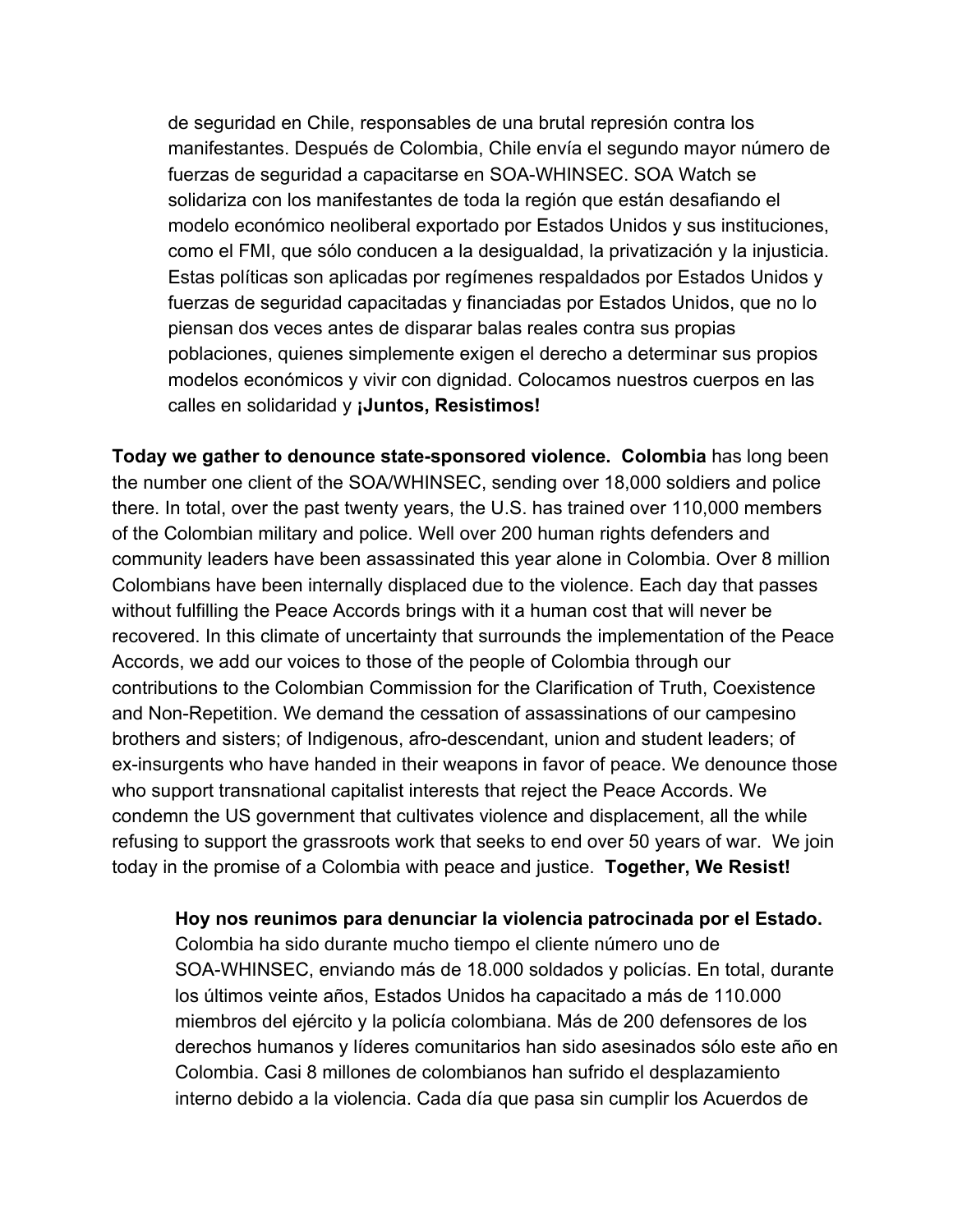Paz trae consigo un costo humano en la vida de los sectores más pobres del país que nunca se recuperará. En este clima de incertidumbre que envuelve la implementación de los Acuerdos de Paz, sumamos nuestras voces a las del pueblo de Colombia a través de nuestros aportes a la Comisión Colombiana de Esclarecimiento de la Verdad, Convivencia y No Repetición. Exigimos el cese de los asesinatos de nuestros hermanos y hermanas campesinos; de líderes indígenas, afrodescendientes, sindicales y estudiantiles; de ex insurgentes que han entregado sus armas a favor de la paz. Denunciamos a quienes apoyan los intereses capitalistas transnacionales que rechazan los Acuerdos de Paz. Condenamos al gobierno de Estados Unidos que cultiva la violencia y el desplazamiento, mientras se niega el apoyo al trabajo de base que busca terminar con más de 50 años de guerra. Nos sumamos hoy a la promesa de una Colombia con paz y justicia. ¡**Juntos, Resistimos!**

**Today we come to denounce and raise our voices against the repression that the police are carrying out against people throughout the hemisphere,** violating the right that we all have to demonstrate and protest. In the midst of the COVID-19, from Chile to Costa Rica, and in many places throughout our continent, social activists have taken to the streets to protest against the neo-liberal model and the response has been police brutality by state forces who use tear gas bombs, beat protesters, shoot rubber bullets, and violently arrest people who protest. Many of these police forces are trained by the U.S. and the tear gas bombs are made in the United States. We raise our voices and stand in solidarity with all the women and men throughout Abya Yala who are resisting repression and militarization. **Together, we resist!**

**Hoy venimos a denunciar y alzar la voz contra la represión que la policía está llevando a cabo contra personas en todo el hemisferio,** violando el derecho que todos tenemos a manifestarnos y protestar. En medio del COVID-19, desde Chile a Costa Rica, y en muchos lugares de nuestro continente, los activistas sociales han salido a las calles a protestar contra el modelo neoliberal y la respuesta ha sido la brutalidad policial por parte de las fuerzas estatales que utilizan bombas de gas lacrimógeno, golpean a los manifestantes, disparan balas de goma y arrestan violentamente a las personas que protestan. Muchas de estas fuerzas policiales están entrenadas por Estados Unidos y las bombas de gas lacrimógeno se fabrican en Estados Unidos. Alzamos nuestras voces y nos solidarizamos con todos los hombres y mujeres de Abya Yala que resisten la represión y la militarización. **¡Juntos Resistimos!**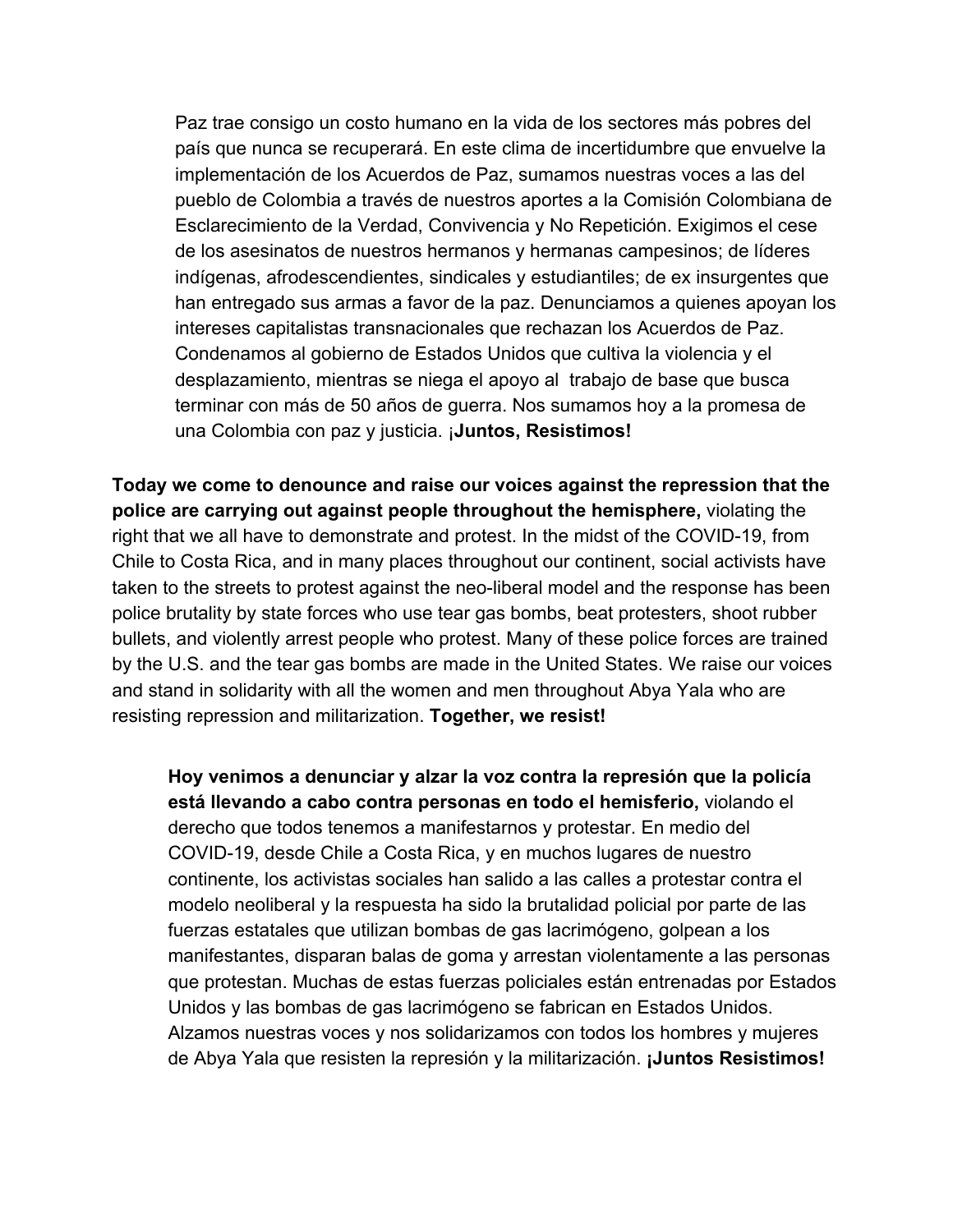**Today we gather to name the impunity of US militarization and intervention.** Eleven years after the SOA graduate-led military coup in **Honduras** and its consolidation in fraudulent elections, the US continues propping up the Honduran regime. Backed by the US, the regime has turned the country over to corporate elites for plundering. Indigenous and campesino community leaders are jailed, murdered, and forcibly disappeared for defending their territory, land, and rivers. Those who speak out are constantly targeted, yet the Honduran people continue demanding self determination. **Together, We Resist!**

**Hoy nos reunimos para nombrar la impunidad de la militarización y la intervención de Estados Unidos.** Once años después del golpe militar encabezado por graduados de la SOA en Honduras y su consolidación en elecciones fraudulentas, Estados Unidos continúa apuntalando al régimen hondureño. Respaldado por Estados Unidos, el régimen ha entregado el país a las élites corporativas para que lo saqueen. Líderes de comunidades indígenas y campesinas son encarcelados, asesinados y desaparecidos por la defensa de su territorio, tierras y ríos. Aquellos que hablan son un blanco constante, sin embargo, el pueblo hondureño sigue exigiendo la autodeterminación. **¡Juntos, Resistimos!**

**In Guatemala and El Salvador**, the social fabric was ripped apart by US-backed violence during decades of armed conflict. These wounds continue to shape the lives of communities throughout Central America today, as people are left with few options and are forced to flee. Social movements on the ground in Guatemala and in El Salvador have not forgotten and through historical memory they lead the fight for a dignified life in every sense that requires the recovery of the memory of our disappeared, the refusal to be a militarized people, the defense of our lands, and the continuing work of resistance. We stand alongside those who are impacted by the failed past and present policies that employ military solutions for social problems. **Together, We Resist!**

**En Guatemala y El Salvador**, el tejido social fue destrozado por la violencia respaldada por Estados Unidos durante décadas de conflicto armado. Estas heridas continúan moldeando las vidas de las comunidades en toda Centroamérica hoy, ya que las personas se quedan con pocas opciones y se ven obligadas a huir. Los movimientos sociales en el terreno en Guatemala y en El Salvador no se han olvidado y a través de la memoria histórica lideran la lucha por una vida digna en todo sentido que requiere la recuperación de la memoria de nuestros desaparecidos, la negativa a ser un pueblo militarizado, la defensa. de nuestras tierras, y el trabajo continuo de resistencia. Estamos junto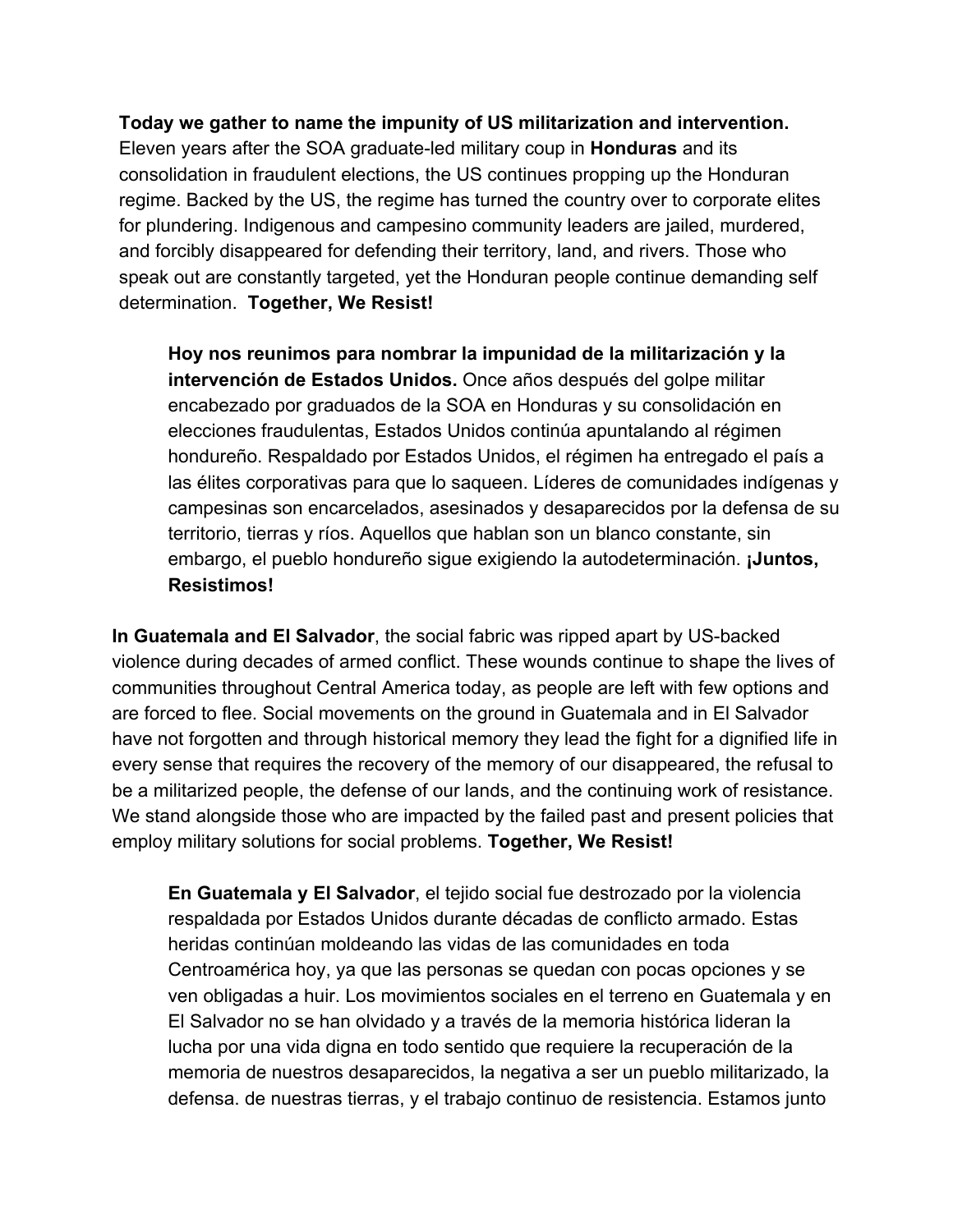a aquellos que se ven afectados por las políticas fallidas del pasado y el presente que emplean soluciones militares para los problemas sociales. **¡Juntos, Resistimos!**

**Today we gather to denounce the War on Drugs.** In Mexico, the Merida Initiative has guaranteed the expansion of US military and police training, weapons, and operations south of its political border and has perpetuated violence and state-sponsored terror south of the Rio Grande. Since 2006 more than 275,000 people have been killed and more than 60,000 have been disappeared, including the 43 students of Ayotzinapa. The Southern Border Plan and Operation Faithful Patriot use Mexico as an extension of the United States' attempts to control Mesoamerica - where thousands of migrants and refugees have been disappeared, journalists have been murdered, human rights activists have been assassinated, women have been victims of an ongoing femicide, members of the LGBTQ community are murdered each month and where indigenous communities continue to resist their extermination. **Together, We Resist!**

**Hoy nos reunimos para denunciar la Guerra contra las Drogas.** En México, la Iniciativa Mérida ha garantizado la expansión del entrenamiento, las armas y las operaciones militares y policiales estadounidenses al sur de su frontera política y ha perpetuado la violencia y el terror patrocinado por el Estado al sur del Río Bravo. Desde 2006, más de 275.000 personas han sido asesinadas y más de 60.000 han desaparecido, incluidos los 43 estudiantes de Ayotzinapa. El Plan Frontera Sur y la Operación "Patriota Fiel" utilizan a México como una extensión de los intentos de Estados Unidos de controlar Mesoamérica, donde miles de migrantes y refugiados han sido desaparecidos, periodistas han sido asesinados, activistas de derechos humanos han sido asesinados, mujeres han sido víctimas de Un feminicidio en curso, miembros de la comunidad LGBTQ son asesinados cada mes y donde las comunidades indígenas continúan resistiendo su exterminio. **¡Juntos, Resistimos!**

**Today we gather to uplift the victims of the War on Terror,** living and dead, who are mainly Muslims, and whose lives have been destroyed to further American hegemony. The War on Terror has resulted in the deaths of at least 2 million Muslims since 2001 in countries across the globe. The goal has never actually been to fight terrorism, but to gain access to Muslim majority countries to steal their resources, inject a toxic form of US democracy, and to prop up puppet regimes or monarchies that are friendly towards American empire. We uplift the lives of Muslim men who have been detained or continue to be detained and tortured at Guantanamo Bay prison. We uplift the 1 million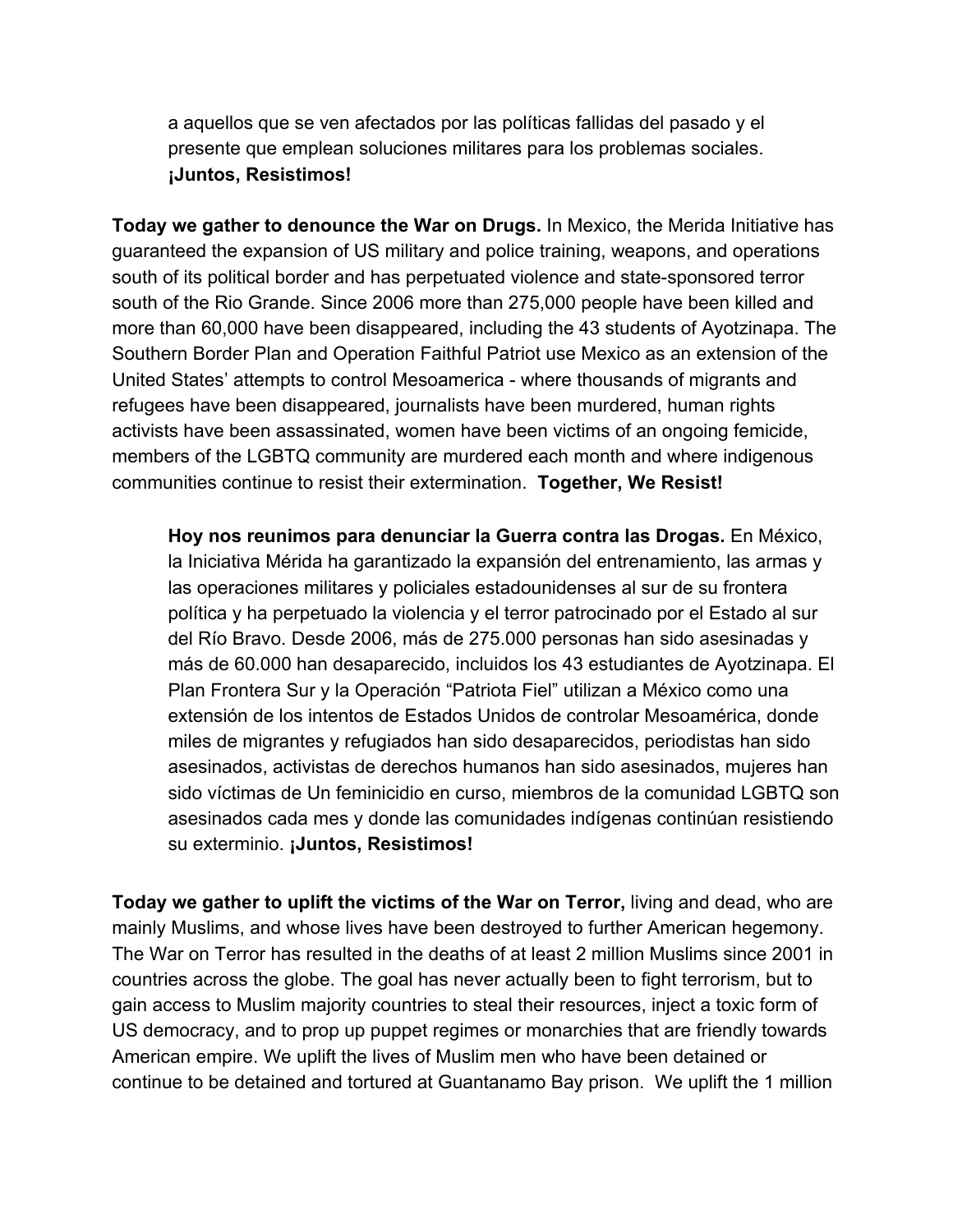lives lost in Iraq and the 300,000 Iraqi refugees. We uplift the 220,000 people killed in Afghanistan, and the 80,000 people killed in Pakistan. We uplift the victims of US drones in Pakistan, Afghanistan, Yemen, and Somalia. We uplift the hundreds and thousands killed in Syria. We uplift the people of Palestine, who have been the victims of Zionism and US imperialism in the Middle East. We uplift the youth who are working to take care of their families and the women who are resisting to keep their communities alive. We uplift the resistance and struggles of the people in the Middle East, North Africa, and South Asia to self-determination, a life of dignity, and an end to US wars. **Together, We Resist!**

**Hoy nos reunimos para elevar a las víctimas de la Guerra contra el Terrorismo**, vivas y muertas, que son principalmente musulmanes y cuyas vidas han sido destruidas para promover la hegemonía estadounidense. La Guerra contra el Terrorismo ha provocado la muerte de al menos 2 millones de musulmanes desde 2001 en países de todo el mundo. El objetivo nunca ha sido luchar contra el terrorismo, sino obtener acceso a países de mayoría musulmana para robar sus recursos, inyectar una forma tóxica de democracia estadounidense y apuntalar regímenes o monarquías títeres que sean amistosos con el imperio estadounidense. Elevamos la vida de los hombres musulmanes que han sido detenidos o continúan detenidos y torturados en la prisión de Guantánamo. Elevamos el millón de vidas perdidas en Irak y los 300.000 refugiados iraquíes. Elevamos a las 220.000 personas que murieron en Afganistán y a las 80.000 personas que murieron en Pakistán. Elevamos a las víctimas de los drones estadounidenses en Pakistán, Afganistán, Yemen y Somalia. Elevamos a los cientos y miles de muertos en Siria. Elevamos al pueblo de Palestina, que ha sido víctima del sionismo y el imperialismo estadounidense en el Medio Oriente. Elevamos a los jóvenes que trabajan para cuidar de sus familias y a las mujeres que se resisten para mantener vivas sus comunidades. Elevamos la resistencia y las luchas de los pueblos del Medio Oriente, el norte de África y el sur de Asia hacia la autodeterminación, una vida digna y el fin de las guerras estadounidenses. **¡Juntos, Resistimos!**

**Today we gather to salute the people of Bolivia who have overcome a racist, violent, imperialist coup and the people of Chile who are overcoming the legacy of the Pinochet dictatorship.** A year ago, following a false narrative of election fraud promoted by the Organization of American States (OAS), WHINSEC graduate General Williams Kaliman Romero led a coup against then-President Evo Morales. The US-backed right-wing coup regime massacred Indigenous protesters and the Wiphala was burned. This October, the peoples of Bolivia peacefully and massively voted to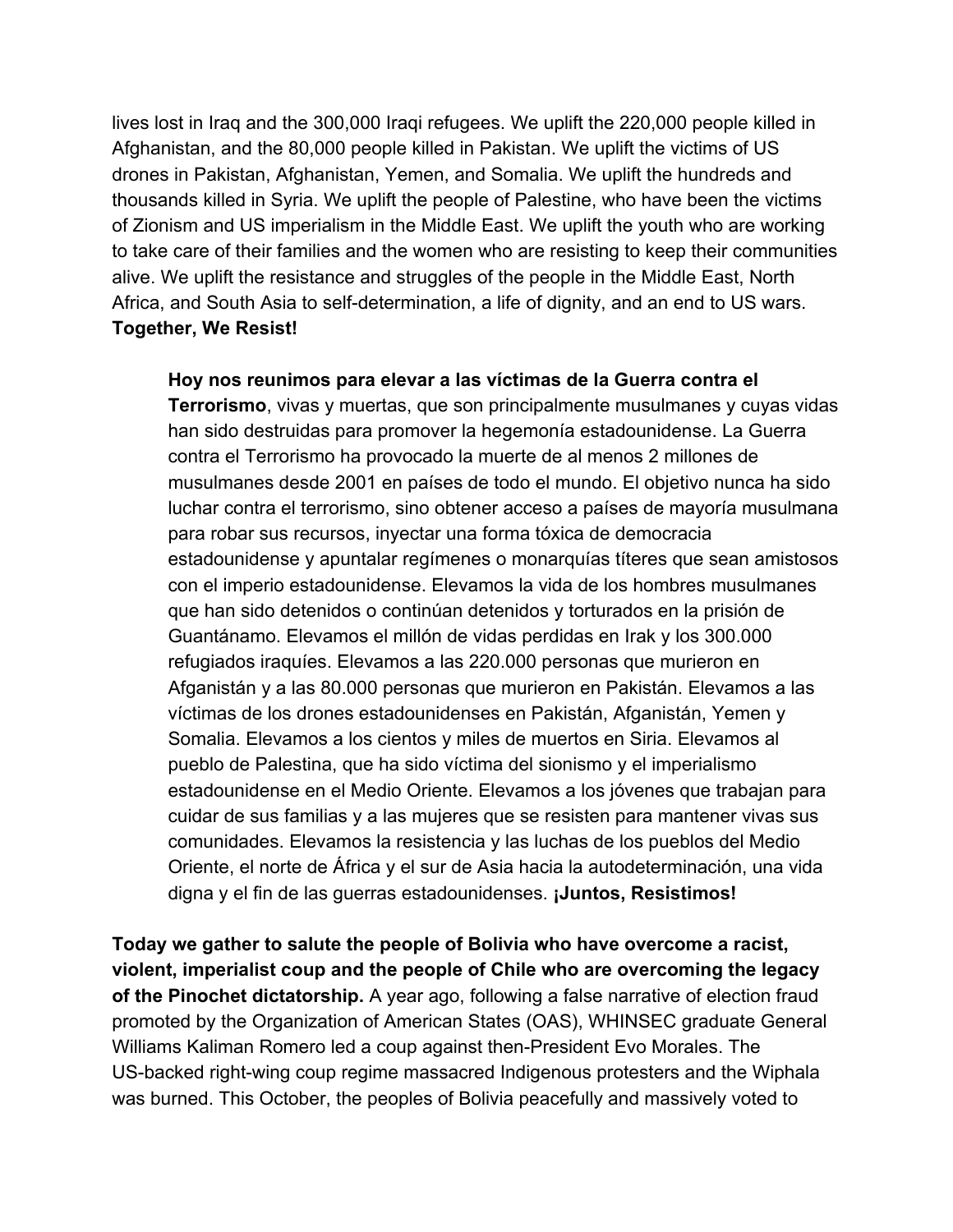remove the coup regime and elect their own president. A week later, the people of Chile voted in a landslide to re-write their Constitution, a relic from the Pinochet dictatorship which had enshrined neoliberal policy and limited the rights of the people. We stand with the peoples of Bolivia and Chile and support their autonomy and right to decide the fate of their territories outside the grasp of the United States. As long as the Wiphala is flown, the fire of the resistance will continue to light Abya Yala. **Together, We Resist!**

**Hoy nos reunimos para saludar al pueblo de Bolivia que ha superado un golpe de Estado racista, violento, imperialista y al pueblo de Chile que está superando el legado de la dictadura de Pinochet.** Hace un año, luego de una narrativa falsa de fraude electoral promovida por la Organización de Estados Americanos (OEA), el general Williams Kaliman Romero, graduado de WHINSEC, lideró un golpe de Estado contra el entonces presidente Evo Morales. El régimen golpista de derecha, respaldado por Estados Unidos, masacró a los manifestantes indígenas y la Wiphala fue incendiada. Este octubre, los pueblos de Bolivia votaron pacífica y masivamente para eliminar el régimen golpista y elegir a su propio presidente. Una semana más tarde, el pueblo de Chile votó aplastantemente para reescribir su Constitución, una reliquia de la dictadura de Pinochet que había consagrado la política neoliberal y limitado los derechos del pueblo. Apoyamos a los pueblos de Bolivia y Chile y apoyamos su autonomía y su derecho a decidir el destino de sus territorios fuera del alcance de Estados Unidos. Mientras flamee la Wiphala, el fuego de la resistencia continuará iluminando Abya Yala. **¡Juntos, Resistimos!**

**Today we gather in gratitude** with labor organizers, students, religious leaders, artists, educators, journalists, and countless other communities in resistance taking their protests to the streets. We gather in gratitude for those who, with dignity, fight to protect their lives, their cities, and their land. We gather in gratitude for all those who are creating new forms of resistance to protect their communities, and for those who organize to transform the horrendous reality they see with their own eyes. **Together, We Resist**!

**Hoy nos reunimos en agradecimiento** con organizadores laborales, estudiantes, líderes religiosos, artistas, educadores, periodistas y un sinnúmero de otras comunidades en resistencia que llevan sus protestas a las calles. Nos reunimos en agradecimiento por quienes, con dignidad, luchan por proteger sus vidas, sus ciudades y su tierra. Nos reunimos en agradecimiento por todos aquellos que están creando nuevas formas de resistencia para proteger sus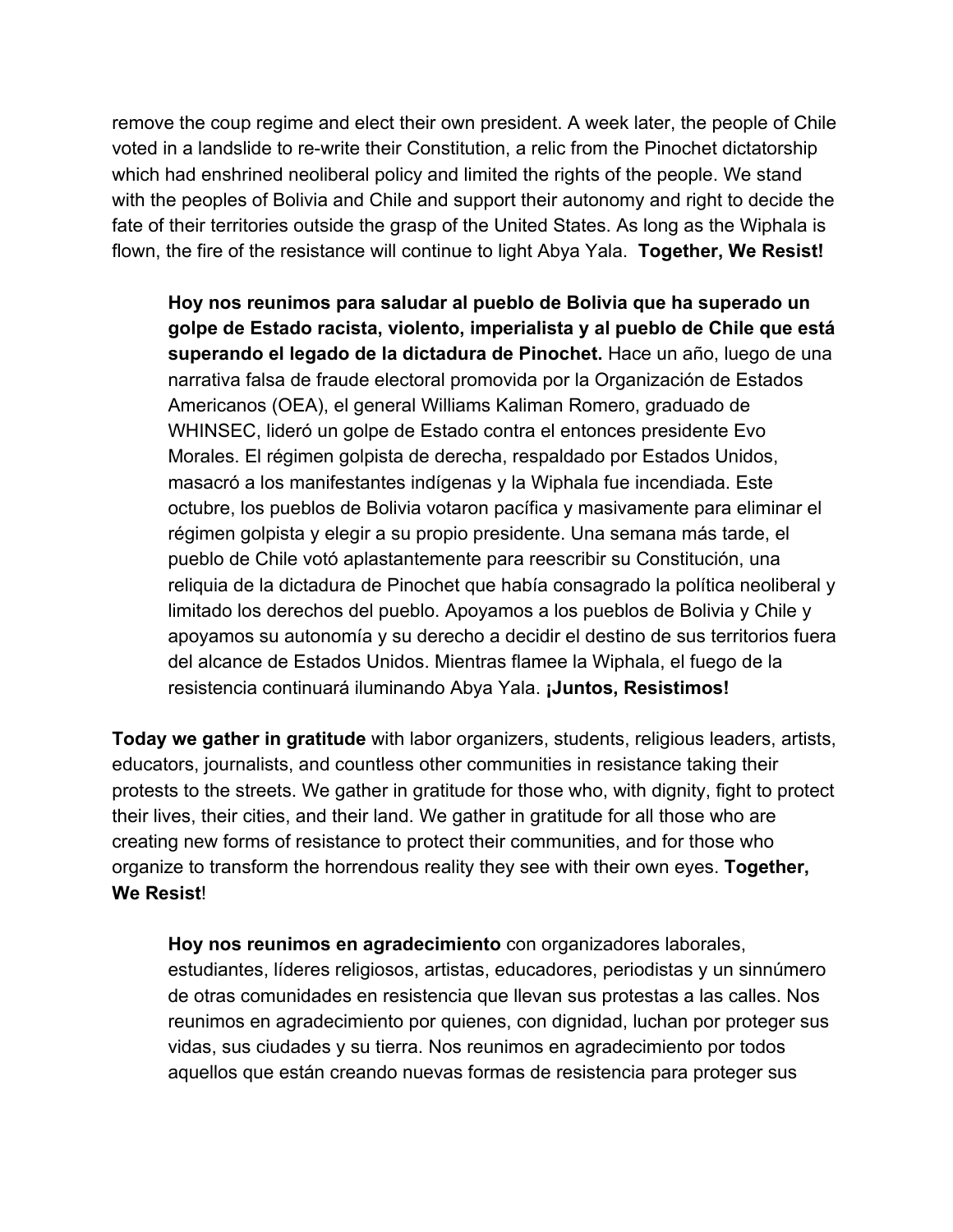comunidades y por aquellos que se organizan para transformar la horrenda realidad que ven con sus propios ojos. **¡Juntos, Resistimos!**

## Commissioning of Funeral Procession Leaders / Procesión Fúnebre

By participating in this virtual memorial funeral procession, we honor the lives of those who have and continue to suffer because of the School of Assassins and all other acts of terror. We act as emissaries of peace to confront violence with nonviolence. We lift our crosses, our candles, our photos, our symbols as we read the names of those we have lost.

Al participar en esta procesión fúnebre conmemorativa virtual, estás honrando la vida de aquellos que han sufrido y siguen sufriendo a causa de la Escuela de Asesinos y todos los demás actos de terror. Actuamos como emisarios de la paz para enfrentar la violencia con la no violencia. Levantamos nuestras cruces, nuestras velas, nuestras fotos, nuestros símbolos mientras leemos los nombres de los que hemos perdido.

**Today we gather in solidarity** as a recognition of the bonds that weave life to life – it is our choice, our hope to treat as sacred the interdependence. **We choose to build together**, shoulder to shoulder, in the face of state-sanctioned violence at home and abroad be it in Chicago, Minneapolis, Portland, Mexico, Honduras, Colombia, Chile, Palestine, Haiti or Yemen – a violence that manifests through bullets, batons, and tear gas suffocating our breath and piercing our bodies. The violence hides behind the law, building prison walls attempting to kill solidarity through isolation in cages. We choose to join one another in resistance not because our struggles are identical, but because we all struggle against the formidable forces of structural racism, imprisonment, and the lethal technologies used to maintain them. Solidarity disrupts this process, asserting our humanity united in defense of life and the principles of justice and the spirit of resistance.

**Hoy nos reunimos en solidaridad** como reconocimiento de los lazos que tejen una vida con la vida: es nuestra elección, nuestra esperanza tratar como sagrada la interdependencia. **Elegimos construir juntos**, hombro con hombro, frente a la violencia sancionada por el estado en el país y en el extranjero, ya sea en Chicago, Minneapolis, Portland, México, Honduras, Colombia, Chile, Palestina, Haití o Yemen, una violencia que se manifiesta a través de balas, porras y gases lacrimógenos sofocando nuestro aliento y perforando nuestros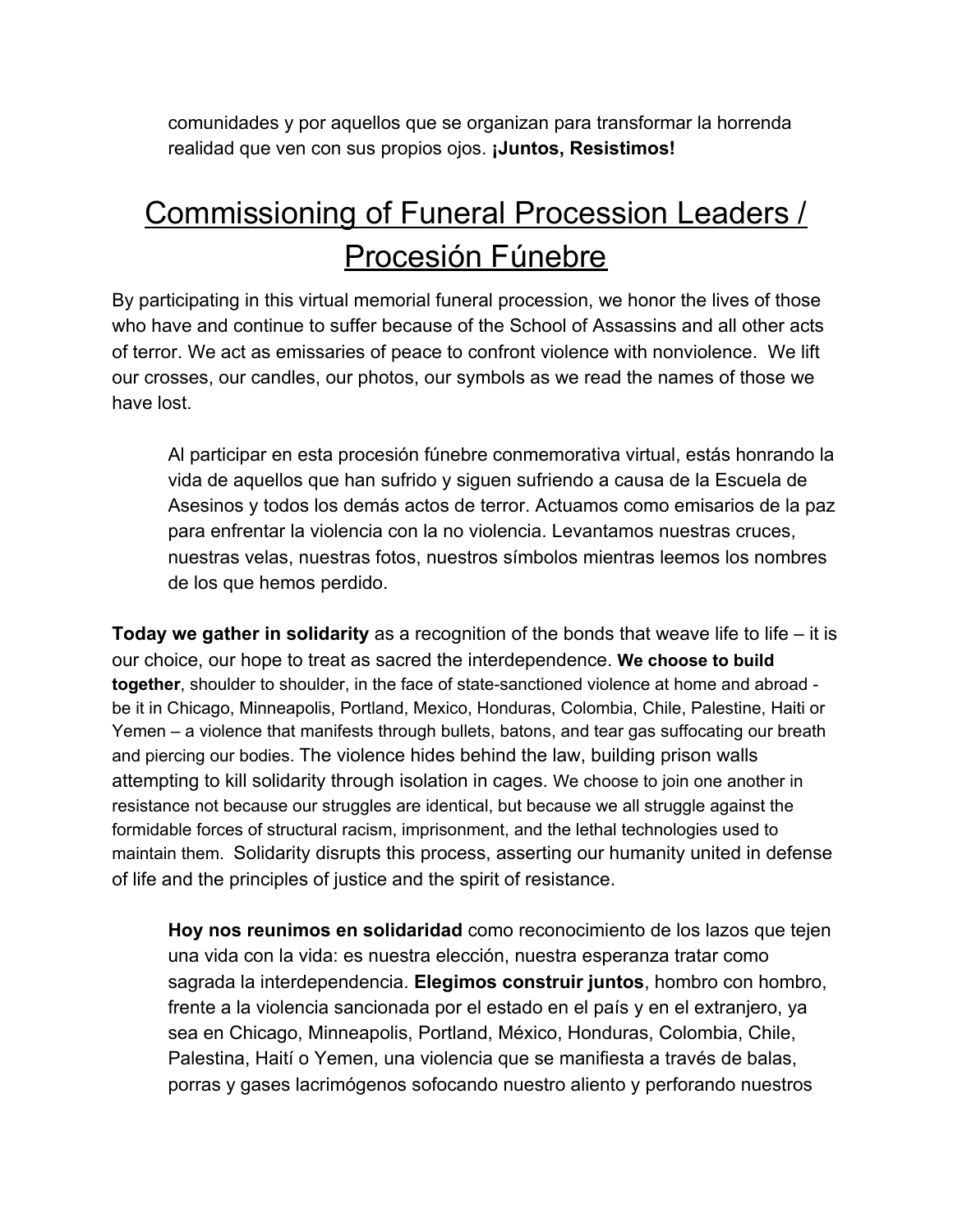cuerpos. La violencia se esconde detrás de la ley, construyendo muros de prisión intentando matar la solidaridad a través del aislamiento en jaulas. Elegimos unirnos en la resistencia no porque nuestras luchas sean idénticas, sino porque todos luchamos contra las formidables fuerzas del racismo estructural, el encarcelamiento y las tecnologías letales que se utilizan para mantenerlas. La solidaridad trastoca este proceso, afirmando nuestra humanidad unida en defensa de la vida y los principios de justicia y espíritu de resistencia.

Please do not unmute yourself but join us in this collective response as we unify our voices of resistance.

Por favor, deje en silencio su micrófono, y únase a nosotros en esta respuesta colectiva mientras unimos nuestras voces de resistencia.

### Response/Respuesta

I will choose resistance in my spirit and action. By presence, work, and action, I will honor those in the borderlands, in Latin America, in the Caribbean, and throughout the world who have suffered, as well as others who have suffered from racism, global terrorism, and those who continue to put themselves at risk for justice. I will continue the work in the months to come until the School of Assassins and similar institutions are closed and the structures of oppression in which they are based are dismantled.

Hoy seré no violento en mi espíritu y en mi acción.Por presencia, trabajo y acción, honraré a aquellos en las zonas fronterizas, en América Latina y el Caribe que han sufrido, así como a otros que han sufrido de racismo, terrorismo global, y a aquellos que continúan poniéndose en riesgo por la justicia. Continuaré el trabajo en los próximos meses hasta que se cierre la Escuela de Asesinos e instituciones similares y se desmantelen las estructuras de opresión en las que se basa.

### Community Blessing

Que el amor y el coraje vayan con nosotros mientras hacemos el trabajo de construir comunidad y transformar la injusticia. Que la memoria y la sabiduría nos arraiguen mientras enfrentamos la violencia radical de un imperio en quiebra. Que la humildad y la gratitud nos guíen al unirnos en solidaridad con personas de todo el mundo que luchan por sus vidas. Que el gozo y la belleza nos nutran mientras miramos más allá de las estructuras e instituciones fallidas hacia otro mundo. Que el asombro y la